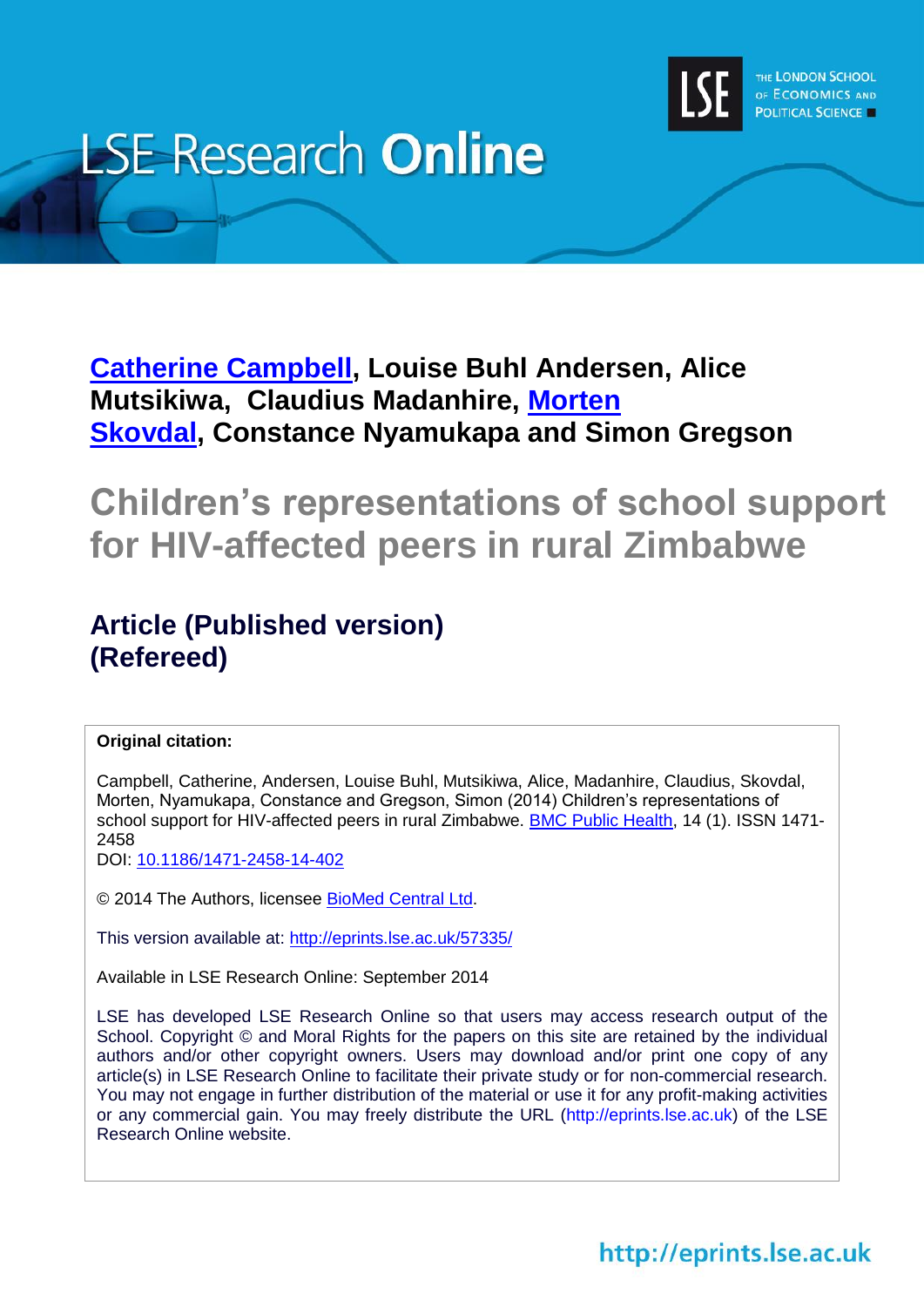### **RESEARCH ARTICLE Example 2014 12:30 The SEAR CHIPS 2014 12:30 The Open Access**



## Children's representations of school support for HIV-affected peers in rural Zimbabwe

Catherine Campbell<sup>1\*</sup>, Louise Andersen<sup>1</sup>, Alice Mutsikiwa<sup>3</sup>, Claudius Madanhire<sup>5</sup>, Morten Skovdal<sup>2</sup> , Constance Nyamukapa $3,4$  and Simon Gregson $3,4$ 

#### **Abstract**

Background: HIV has left many African children caring for sick relatives, orphaned or themselves HIV-positive, often facing immense challenges in the absence of significant support from adults. With reductions in development funding, public sector budgetary constraints, and a growing emphasis on the importance of indigenous resources in the HIV response, international policy allocates schools a key role in 'substituting for families' (Ansell, 2008) in supporting child health and well-being. We explore children's own accounts of the challenges facing their HIV-affected peers and the role of schools in providing such support.

Methods: Contextualised within a multi-method study of school support for HIV-affected children in rural Zimbabwe, and regarding children's views as a key resource for child-relevant intervention and policy, 128 school children (10–14) wrote a story about an HIV-affected peer and how school assisted them in tackling their problems.

Results: Children presented harrowing accounts of negative impacts of HIV on the social, physical and mental well-being of peers, and how these manifested in the school setting. Whilst relationships with fellow learners and teachers were said to provide a degree of support, this was patchy and minimal, generally limited to small-scale and often one-off acts of material help or kindness (e.g. teachers giving children pens and exercise books or peers sharing school lunches), with little potential to impact significantly on the wider social drivers of children's daily challenges. Despite having respect for the enormity of the challenges many HIV-affected peers were coping with, children tended to keep a distance from them. School was depicted as a source of the very bullying, stigma and social exclusion that undermined children's opportunities for well-being in their lives more generally.

**Conclusions:** Our findings challenge glib assumptions that schools can serve as a significant 'indigenous' supports of the health and well-being of HIV-affected children in the absence of a very significant increase in outside training, support and additional resources. Schools are an extension of communities, with members of school communities subject to many of the same deprivations, anxieties and prejudices that drive the health-limiting exclusion, impoverishment and stigmatisation of HIV-affected children in their households and wider communities.

Keywords: Children, HIV/AIDS, Policy, Teachers, Peers, Care, Support, Stigma, Social exclusion, Coping, Schools

#### **Background**

What role can schools play in supporting the health and well-being of HIV affected children in Sub-Saharan Africa? Increasingly, international policy-makers [[1](#page-12-0),[2](#page-12-0)] are pointing to schools as possible "substitutes for families" [[3\]](#page-12-0) p. 802 in contexts where HIV/AIDS has disrupted the ability of adults to support children's physical and emotional health

<sup>1</sup>Department of Social Psychology, The London School of Economics and Political Science, Houghton Street, London WC2A 2AE, UK

and well-being. We present research conducted in Zimbabwe where 15% of adults aged 15–49 are HIV positive, an age group highly represented amongst parents and relatives of school learners [\[4](#page-12-0)]. Around 17% of children have lost one or both parents to the epidemic [[5](#page-12-0)]. In addition around 2.5% of children under 14 are themselves positive. [\[5\]](#page-12-0). Child ART coverage is now 46.1% [[6](#page-12-0)], though many challenges stand in the way of optimal treatment adherence by children [[7\]](#page-12-0). Many school learners are affected by HIV/AIDS through having to care for sick or dying parents, being HIV-infected themselves or being



© 2014 Campbell et al.; licensee BioMed Central Ltd. This is an Open Access article distributed under the terms of the Creative Commons Attribution License [\(http://creativecommons.org/licenses/by/2.0\)](http://creativecommons.org/licenses/by/2.0), which permits unrestricted use, distribution, and reproduction in any medium, provided the original work is properly credited. The Creative Commons Public Domain Dedication waiver [\(http://creativecommons.org/publicdomain/zero/1.0/](http://creativecommons.org/publicdomain/zero/1.0/)) applies to the data made available in this article, unless otherwise stated.

<sup>\*</sup> Correspondence: [c.campbell@lse.ac.uk](mailto:c.campbell@lse.ac.uk) <sup>1</sup>

Full list of author information is available at the end of the article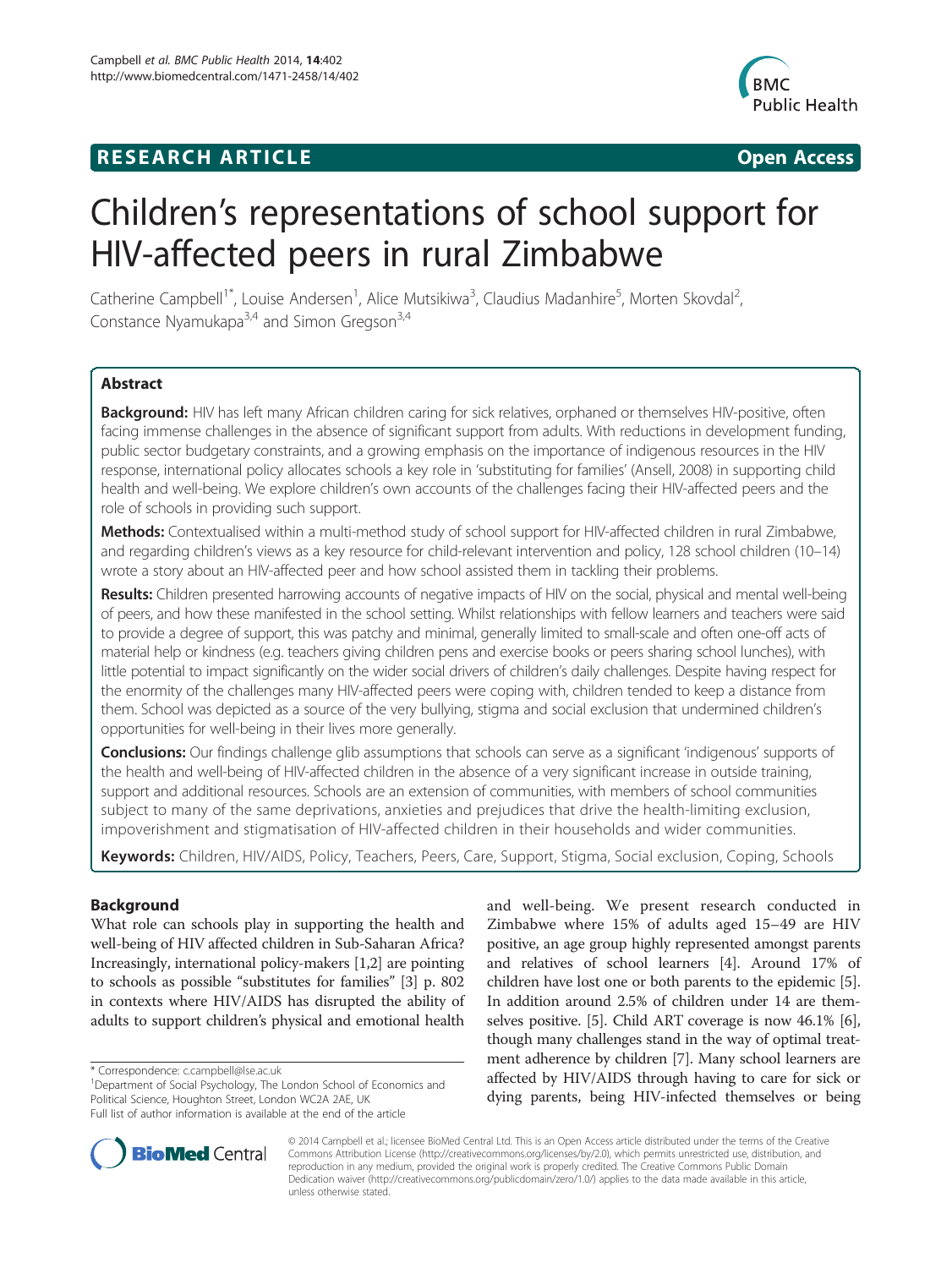orphaned – living in child-headed households or taken in by varyingly supportive relatives or carers [\[8,9](#page-12-0)].

We report on a qualitative study nested within a wider multi-method investigation of the potential for schools to support the health and well-being of HIV-affected children in Sub-Saharan Africa. Informed by the classic WHO conceptualisation of health in terms of physical, psychological and social resources for living [\[10\]](#page-12-0) we have gathered information from the perspectives of children, adults, teachers and community members in rural Zimbabwe. Given the relative neglect of children's own perspectives in the research literature in this field [\[11\]](#page-12-0) and the key role that lay people's own understandings play in responding to health challenges [[12](#page-12-0)], we focus specifically on children's views of the potential for the school to support their well-being. We draw on stories written by 10 to 14 year old school children, who were invited to draw a picture and write a story about an HIV-affected child in their school.

#### Conceptual framework

Our analysis was underpinned by the methodological assumption that, in constructing stories, children draw on the social representations that they and their peers have collectively constructed to give meaning to their social worlds [\[13,14](#page-12-0)]. Such social representations constitute the symbolic resources children use to make sense of the everyday and to act within it [\[15,16](#page-13-0)]. The importance of including children's perspectives in research about their wellbeing has long been emphasised by the tradition of the 'new social studies of childhood' [\[17](#page-13-0)]. Children's own views are potentially important resources for public health specialists since they constitute the lens through which children will interpret and respond to efforts to enhance their health and well-being in challenging settings.

In the context of HIV/AIDS management, children's own views of HIV/AIDS and its impacts have added importance in relation to efforts to combat child-on-child stigma, which is one of the most significant obstacles to effective diagnosis and treatment of HIV/AIDS in this group [\[13,](#page-12-0)[18](#page-13-0)]. We pay particular attention to children's own understandings of the opportunities that schools provide for children to engage in social relationships that enhance opportunities for well-being. Here, our starting assumption is that opportunities for positive social participation increase the likelihood that people will behave in ways that enhance their health [[19\]](#page-13-0). We draw on critical conceptualisations of 'social capital' in developing this point.

Extensive work has been done on the role of social capital as a springboard for the development of 'HIV/ AIDS competence' understood as the likelihood that community members will work collectively to support each other in responding to HIV/AIDS [[20](#page-13-0)]. We understand social capital as the individual and community-level

advantages arising from participation in local community networks. We draw on Bourdieu's [[21](#page-13-0)] view of social capital as those benefits that arise from a person's engagement in 'networks of social acquaintances and recognition', which potentially assist an individual in coping with life's challenges and advancing their interests. Unequal distribution of social capital is a key factor in advancing social inequalities and their associated negative impacts on health [\[22-24\]](#page-13-0). Whilst social group memberships may often yield benefits for health and well-being, they can also be a source of health-damaging negative social norms, social exclusion and discrimination against out-group members ('anti-social capital') [\[25,26\]](#page-13-0). Particular social networks are seldom uniformly good or bad, and we will be alert to children's views of the ways in which schools potentially both support and undermine their opportunities for health and well-being.

#### Empirical literature review

Elsewhere we have reviewed academic research on school support for HIV-affected children in Zimbabwe [Campbell C, Skovdal M, Andersen L: Can schools support children in extreme adversity? A Review. Submitted]. The bulk of this literature focuses on collaborations between schools and outside agencies who bring skills and funding, with a heavy emphasis on programmes training teachers to provide psycho-social support to children. However there is less emphasis on indigenous responses by children and teachers out of the context of externally imposed interventions in contexts where external support is limited for one reason or another, as is the case in Zimbabwe.

The bulk of research in the social capital framework that investigates indigenous community responses to HIV/ AIDS in sub-Saharan Africa focuses on local community organisations (women's groups, faith-based organisations, AIDS support groups and so on, and on NGOs) [\[27-31](#page-13-0)]. We expand on this by considering local schools as sources of indigenous social capital [[32](#page-13-0)].

Anecdotal evidence suggests Zimbabwean schools and teachers may be supporting children in all sorts of informal ways, but there is little formal research into this situation. Given that policy emphasis increasingly positions schools as a pillar of the child-related HIV/AIDS response [[1,2](#page-12-0)], there is a need for more systematic attention to existing indigenous responses, and for the development of an evidence base regarding existing indigenous schools-related 'best practice'. Given current realities of cuts in international development assistance budgets [\[33](#page-13-0)], local people and local institutions are increasingly having to respond to problems without a great deal of external help or support.

#### The Zimbabwean context

Zimbabwe forms a particularly useful context to explore indigenous responses to HIV/AIDS. In recent years, schools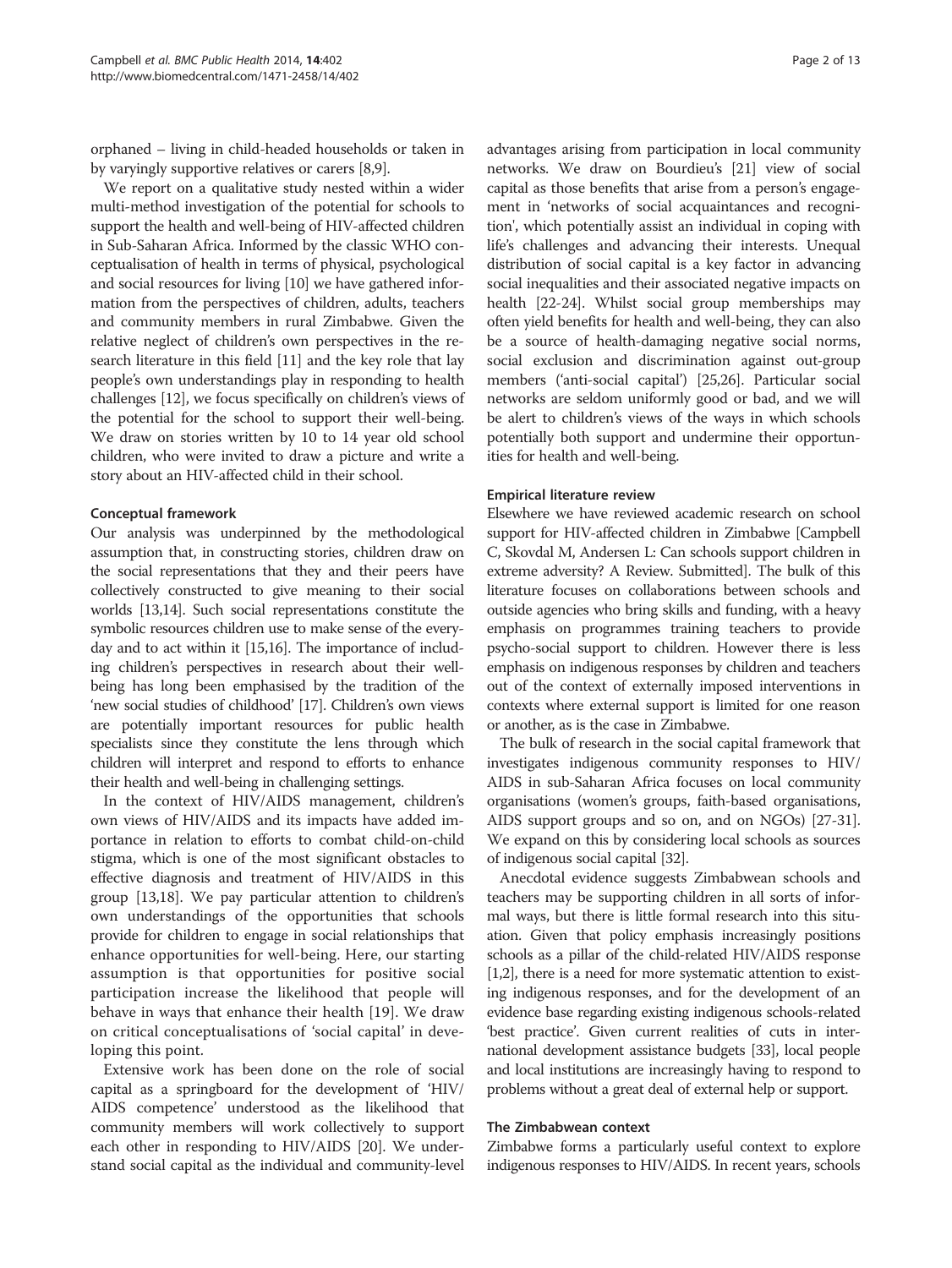in Zimbabwe have been severely disrupted by political and economic instability and the retreat of many NGOs [[7](#page-12-0)[,34](#page-13-0)]. In 2008 at the height of the economic crisis, salaries paid to teachers were worthless due to high inflation in the country, with many schools ceasing to function for several months. This situation has improved since the collapse of the Zimbabwe dollar and its replacement with the multi-currency system, however teachers remain extremely demoralised, their salaries remain low, and their social status has rapidly declined, leading Shizha and Kariwo [[34](#page-13-0)] to argue that the once highly respected profession has been completely 'deprofessionalised'. For children, school attendance is often conditional on both the payment of school fees, and also under-the-table cash 'incentives' to underpaid teachers, often beyond the reach of families living in poverty [\[34](#page-13-0)].

#### Dananai school: our research site

Around 70% of Zimbabweans live in rural areas, and Dananai's, a pseudonym for the area in which our research school was located, is a typical subsistence farming area. People grow vegetables and other crops, and breed livestock, for their own use, and for sale. People live in homesteads that are either isolated, or clustered in small settlements, such as the one in which our school of interest was located. Here, informal commercial activity involved a handful of small wooden kiosks selling basic supplies and milk, a small clinic as well as a small local church. Children walk to school, sometimes for long distances taking over an hour. The Dananai settlement is located within a larger district comprised of a series of small communities, churches and a mission hospital. Although people are widely dispersed, there is some group activity amongst adults. Many belong to the church, and others belong to community groups such as women's organisations and savings clubs. There has been sporadic NGO activity to support HIV/AIDS affected people in the area. Chief amongst these have been a local community-based organisation (CBO), which supports orphaned and vulnerable children with food and school related expenses, and the Basic Education Assistance Module (BEAM) a social protection programme spearheaded by the Zimbabwean government and supported by foreign donors that helps children with textbooks, uniforms and school fees.

#### Methods

As stated, we draw on a larger multi-method study of school support for HIV-affected children, sponsored by the ESRC-DFID in the United Kingdom. The study received ethical approval from the Medical Research Council of Zimbabwe (MRCZ) and the London School of Economics Research Ethics Committee.

#### Data collection

Draw-and-write exercises were carried out in July 2012 with 128 primary school children (58 boys and 70 girls) aged 10–14 in rural Zimbabwe. The draw-and-write approach aims to enable children to articulate their experiences, understandings and feelings through a range of media [[35,36](#page-13-0)]. Three experienced research fieldworkers, all qualified social workers fluent in the local language, were trained in the appropriate research techniques. They invited children from grades 5–7 at a rural primary school in Dananai to participate in the study in a classroom setting. Teachers were not present during the exercise, and all the children who were at school on that day took part in the study. Children participated enthusiastically, viewing the exercise as a break from the usual monotony of a normal school day. As agreed with the Ethics Committees, form teachers gave verbal consent for the participation of the children in their care.

Children were asked to write a story about a child in their school who was affected by HIV, and then to draw a picture to accompany their story. Half the children were asked to write about an HIV-affected boy, and half about an HIV-affected girl. The precise wording of the exercise was as follows: "How does HIV affect children at your school? Write a story of a child who is affected by HIV (HIV infected/sick relatives/orphaned). What challenges does this child face? How does the school help this child to overcome difficulties in his or her everyday life? Draw a picture to accompany your story."

Children had 90 minutes to complete the exercise. As a token of appreciation they were given a school pack containing notebooks, ruler and pens. Children were not asked to disclose whether they were themselves affected by HIV/ AIDS. Given the extent of the epidemic in Zimbabwe it is likely that all of them would have had first-hand contact of the impact of the epidemic on peers and family members. The stories were translated by local fieldworkers, closely supervised by the second author. To an extent, the micronuances of children's actual voices are lost through the use of adult translators using terms such as 'abuse', 'utensils' and 'medication'. However, despite this shortcoming, the stories give a vivid account of children's views.

#### Data analysis

As with our previous experience of draw-and-write in Zimbabwe, the drawings were often unfinished and not particularly clear, with children expressing themselves far more eloquently in the verbal stories [\[13,](#page-12-0)[37](#page-13-0)]. For this reason we focus on the stories here. These were analysed using thematic content analysis [\[38\]](#page-13-0). We began by coding stories into 45 'basic themes' (descriptive categories reflecting the content of the stories). These were progressively clustered into 17 increasingly abstract and generalised 'organising themes' and these into three 'global themes'.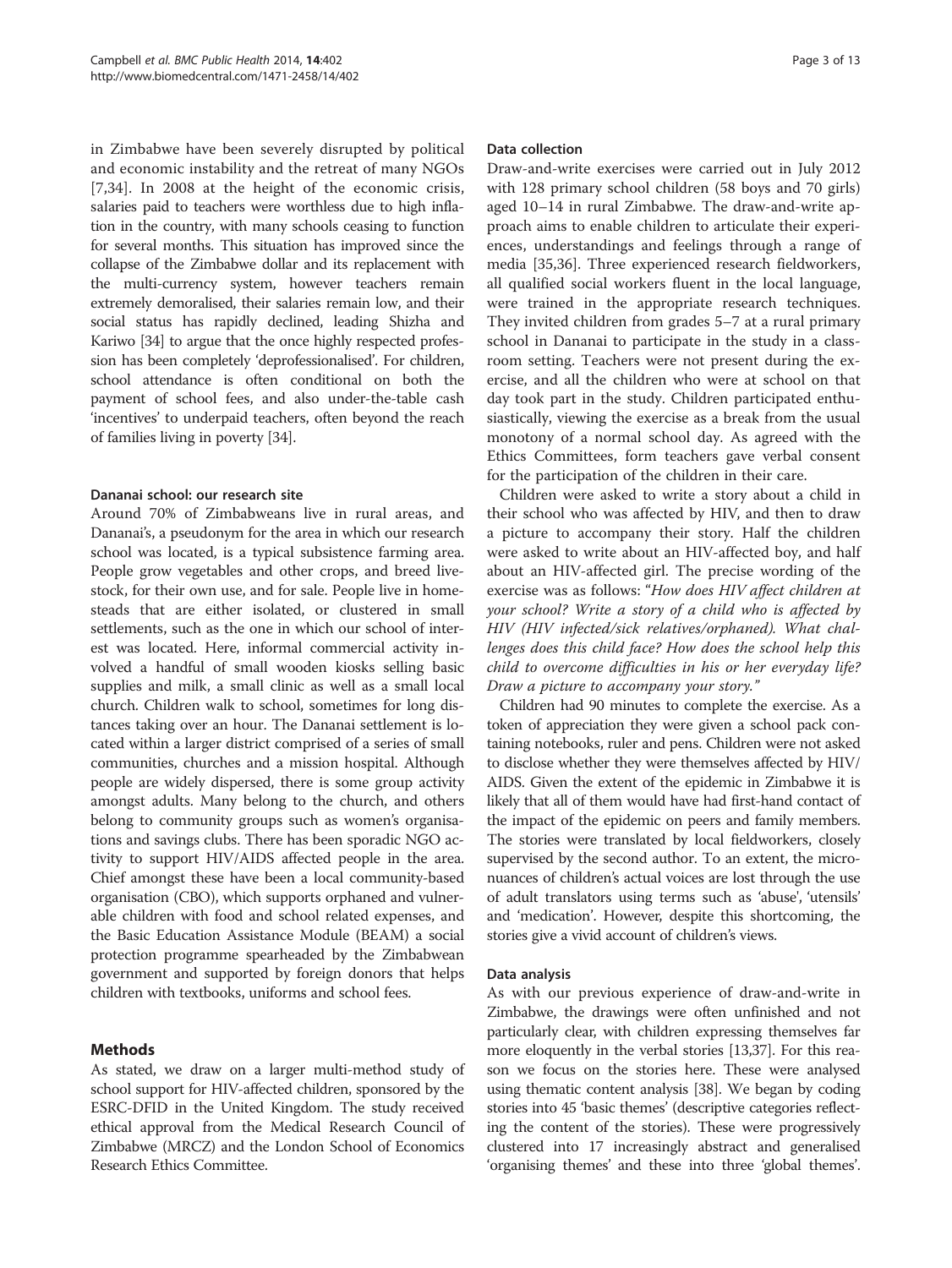<span id="page-4-0"></span>The global themes were: children's representations of the problems facing HIV-affected school learners; the way these challenges manifested in the school setting; and the impact of schools on children's coping (see Table 1 for the coding frame, including frequency counts of the mention of themes mentioned across the 128 stories). The global and organising themes form the headings of our presentation of findings below. All names in this paper are pseudonyms to secure anonymity of participants.

Given that children were not asked to disclose whether they themselves were HIV affected, and given that they were given the choice of writing a fictional or true story without disclosing which option they chose, to what extent can stories of this nature be seen to reflect the daily lives of our informants? The language and the style of the stories often took a very concrete and specific form ("There is a boy at our school who is always late…………" or "Yesterday in class the girl fainted …………" or "At the moment

| Organising theme                                            | <b>Basic theme</b>                                                                       | <b>Issues discussed</b>                                                                            | Freq. |
|-------------------------------------------------------------|------------------------------------------------------------------------------------------|----------------------------------------------------------------------------------------------------|-------|
|                                                             | Global theme: how challenges of HIV-affected children manifest within the school context |                                                                                                    |       |
| HIV-affected households                                     | Household looks visibly poor                                                             | Dirty, lack of basic essentials                                                                    | 13%   |
|                                                             | Positive perception of household                                                         | Beautiful household, clean, livestock                                                              | 2%    |
| HIV-affected parents                                        | AIDS visible through behaviour of parents                                                | Sleeping, unable to work, visibly sick                                                             | 6%    |
| Homes of HIV-affected children                              | Social neglect in household                                                              | Isolated, abused, seen as burdens                                                                  | 20%   |
|                                                             | Social support in household                                                              | Child cared for and happy in household                                                             | 1%    |
| Responsibilities of<br>HIV-affected children                | Caregiving                                                                               | Bathing, administering medicine, feeding                                                           | 9%    |
|                                                             | Household chores                                                                         | Fetching water, ploughing fields, cooking                                                          | 30%   |
|                                                             | Chores compromise health & well-being of child                                           | Chores carried out by sick child, chores beyond<br>child's capability, chores hinder socialisation | 27%   |
|                                                             | Child engaged in income generation activities                                            | Agricultural work, work for neighbours                                                             | 2%    |
|                                                             | Global theme: how challenges of HIV-affected children manifest within the school context |                                                                                                    |       |
| Impact on school attendance                                 | School drop out/late for school                                                          | Due to sick parents/sick child, unable to pay fees, chores                                         | 15%   |
| Material deprivation                                        | Lack of school equipment                                                                 | Lack of uniform, books, pens                                                                       | 14%   |
|                                                             | Lack of food                                                                             | Child comes to school without food                                                                 | 20%   |
|                                                             | Child looks visibly poor                                                                 | Torn clothes, Lack of shoes, Dirty                                                                 | 19%   |
| Physical health                                             | Symptoms of poor physical health                                                         | Pain, Tired/falling asleep at school, fainting, vomiting                                           | 18%   |
|                                                             | Child looks visibly sick                                                                 | Skinny, cracked lips                                                                               | 10%   |
|                                                             | Child visits health clinics                                                              | Hospital visits                                                                                    | 9%    |
| Emotional health                                            | Symptoms of poor emotional health                                                        | Cries, sad, miserable                                                                              | 30%   |
| Global theme: the impact of schools on children's coping    |                                                                                          |                                                                                                    |       |
| School as a negative context<br>for HIV-affected children   | Teacher's negative response to<br>HIV-affected children                                  | Teacher sends child away from school                                                               | 2%    |
|                                                             |                                                                                          | Teacher abuses child                                                                               |       |
|                                                             | Social exclusion                                                                         | Bullying, lack of friends/Isolation, stigmatisation                                                | 30%   |
| Schools as a source of support<br>for HIV-affected children | Bridges between schools and outside<br>sources of support (total 12%)                    | Referrals to health clinics                                                                        | 3%    |
|                                                             |                                                                                          | References to support from NGOs, CBOs, BEAM                                                        | 9%    |
|                                                             | Teacher support (total 30%)                                                              | Material support: school expenses (fees, books), food/water                                        | 24%   |
|                                                             |                                                                                          | Emotional support: comfort, encourage inclusion, counselling                                       | 6%    |
|                                                             | Peer support (total 20%)                                                                 | Material support: Share school resources<br>(books, pens), clothes, food                           | 9%    |
|                                                             |                                                                                          | Emotional support: Comfort, playing, help with chores                                              | 11%   |
|                                                             | School as distraction from life tragedies                                                | Learning/playing distraction from problems                                                         | 5%    |
|                                                             | Schools as routes to positive identities                                                 | Positive perceptions of children                                                                   | 15%   |

#### Table 1 Thematic analysis of children's stories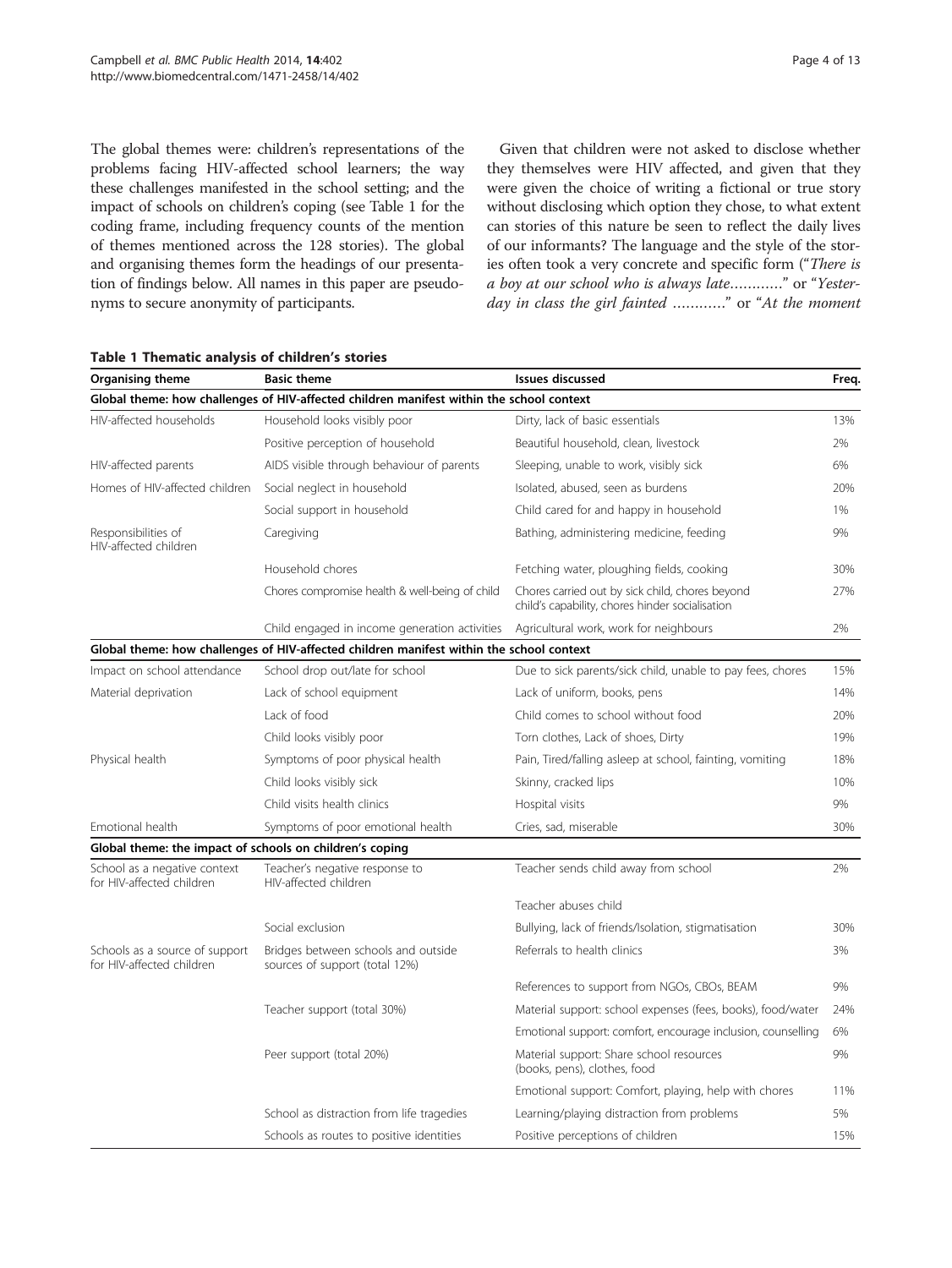the boy is troubled by his aunt's death………….."). They also often contained degree of detail that suggested that children were referring to specific situations rather than making broad generalisations (e.g. "if you talk [to the HIVaffected child] about his parents he will start crying but if you talk to him about other things he will respond….").

Having said this, we must emphasise that methodologically, the social constructionist framework that informs social representations theory would reject the enterprise of seeking to establish any kind of straightforward one-to-one mapping between stories and the daily 'realities' of particular children in our sample. The most we seek to claim is that the representations we identify below constitute powerful symbolic resources which are likely to play a key role in shaping children's understandings and responses to their everyday life challenges. Our goal is to identify the pool of collective symbolic resources available to children, rather than to make claims about the ways in which individual children use these representations to inform their individual everyday actions and social relations. The latter enterprise would involve a focus on individual children and a different set of theoretical and methodological starting points. In contrast, social representations are collectively negotiated properties of social groups rather than individuals, and our unit of analysis is the corpus of stories as a whole, and not the accounts of individual children.

The western literature on children's stories has laid heavy emphasis on the way in which children use stories to provide exaggerated accounts of their fears and anxieties, populating their stories with stock characters such as monsters or wicked stepmothers, more a product of their imaginations than of their daily realities [\[39\]](#page-13-0). However, the data in this paper are supported by a large body of research which gives similarly distressing accounts of the problems faced by HIV-affected children in similar southern African settings [\[7](#page-12-0)]. The accounts given by the children in our own study are also supported by our larger multi-method study which included surveys, interviews and focus groups with teachers, NGO workers, younger and older children and community members in the same geographical region. Finally a key feature of the western literature is the way in which children's stories are structured in ways that achieve 'narrative resolution' of the problem in focus – the slaying of the monster by a heroic rescuer, or the convenient death of the evil stepmother [[40](#page-13-0)]. Such endings were almost never achieved in our stories.

#### Results

#### Representations of the life situations of HIV-affected children Lack of supportive adults in HIV-affected households

Parents of HIV-affected peers were depicted as absent, seriously ill, dying or dead.

Sick parents were depicted as visibly sick, sitting down, sleeping on the floor, and as in the following narrative, unable to work:

He is sad, at their home they have nothing. They they don't do any work, which shows that they are a family with HIV. Nyasha, 11.

The illness and absence of parents was reflected in the state of households lacking food and basic essentials, and associated with dead flowers, dying livestock, general dirt and mess:

This boy bathes a sick person when he comes back from school and there will be no food. Tatenda, 12.

Their homestead is messy, they do not sweep and kitchen utensils will be everywhere and they do not clean the house, this makes the child's life to be miserable. Rudo, 12.

Lack of caring and supportive adults in the homes of HIV-affected children was a common theme. In some cases parents had passed away leaving children alone as head of households:

This girl is thirteen. She lives in a small hut. She has no one to live with. Her parents had died two years ago. She wears torn clothes. Her relatives do not love her and she is lonely. And she is homeless. She always took food from a bin. She always cries and thinks about her parents. No one can afford to take care of her. Yuekai, 13.

In other cases parents were still alive but too ill to take proper care of the child.

Maria is always facing a lot of challenges like coming to school without eating and not being able to pay school fees. She faces these difficulties because her parents can't take care of her because they are sick. James, 12.

#### Children depicted as neglected and abused

Several stories depicted children in HIV-affected households as neglected, isolated and abused:

This boy is always facing challenges in his life. His parents died because of the pandemic. Nobody looks after the boy. Vimbai, 14.

His relatives deserted him saying that they don't want to take care of someone who is going to die of AIDS. Rulf, 13.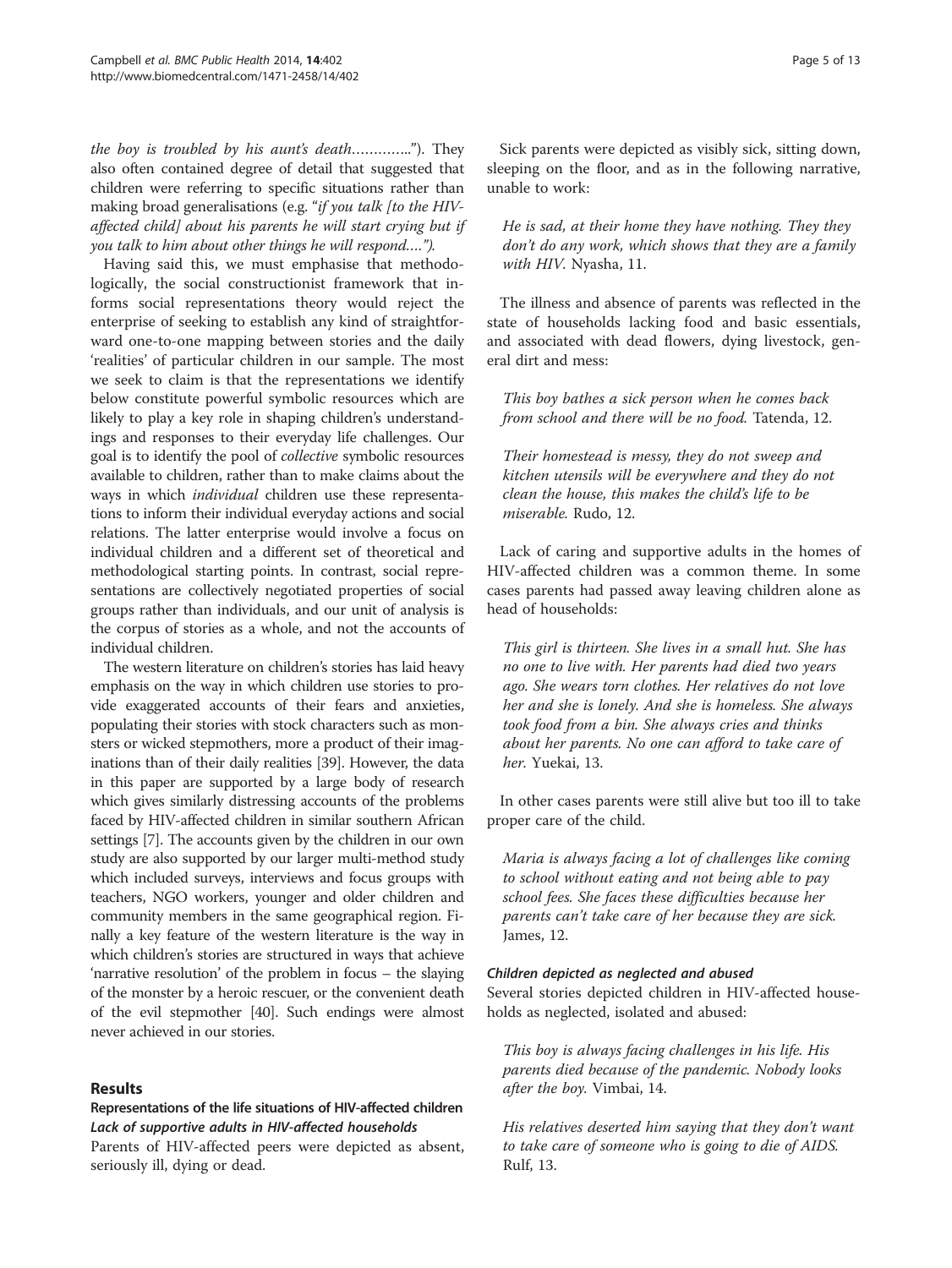Children's vulnerability to abuse dominated many of the stories, some referred to physical abuse:

No one stays with her because her parents died and she is always crying. Her aunt beat her and she ran away from home and she stays in the forest without food, with the only clothes on her body. This girl is miserable. Makaita, 12.

Others referred to verbal abuse, usually attached to HIV-related stigma:

Her grandmother abuses her verbally saying things like "that is why you have HIV". Yeukai, 12.

Whilst many stories referred to direct physical and verbal abuse of children, others referred to more indirect abuse in the form of exploitation, discussed below.

#### Household responsibilities of HIV-affected children

The involvement of children in household duties is a widely accepted aspect of children's socialisation in southern Africa [[41](#page-13-0),[42](#page-13-0)]. Our stories often suggested HIV-affected children in this context were carrying an unreasonable burden of responsibilities. They were often depicted as doing this in the absence of adequate food to sustain their strength, with chores often leaving them exhausted and hungry, and sometimes causing them to be late for school or to miss it altogether. Most common were fetching water and firewood, caring for livestock, cleaning the house, cooking and washing clothes and dishes. A small minority referred to children engaging in income generating activities. Several spoke of children's engagement in intimate caregiving activities for sick parents – most often the bathing of sick parents, and less often dispensing medicine:

Before he comes to school he makes sure that he has fed them, given them their medication and they have all that they need for the day. Lindiwe, 14.

Often these duties were depicted as exploitative, compromising the needs, safety and well-being of their HIVaffected peers. Children with sick relatives tended to have the heaviest responsibilities including nursing care and heavy household chores:

She wakes up and does everything for her parents. She cooks for them, fetches water and does all the chores at home. When she finishes the chores she then goes to school. Every day she is the last person to get to school. Tapiwa, 14.

This boy is a very troubled boy before he comes to school he cleans the house, does the dishes and fetches water for the household. This boy does these chores very early in the morning and when he is about to leave for school he is told to first prepare food and also boil bathing water by the mother. Albert, 12.

Chores at night were also depicted as a challenge:

At home he is abused by the grandmother. He goes to herd cattle without having eaten any food and when he comes back it will be already night and he sleeps without eating. Tarisai, 12.

Stories also depicted relatives as exploiting orphans or foster children in their care. Some stories spoke of children carrying out significantly heavier chores than other household members, which hindered their possibilities for social engagement and playing with others:

When he gets back from school there will be no food prepared for him and there will be chores for him. He does all the work at home while his relatives are basking in the sun. Edith, 12.

This girl now stays with her father's young brother and the people who she stays with are always abusing her. Her life is all about suffering. She does the household chores by herself while the other children are playing. Constance, 14.

Several stories spoke of HIV infected children in pain or visibly sick, with chores beyond their capability and strength:

This boy is sick. He goes to the hospital but he does work all the time though he is sick. The boy stays with his grandmother and grandfather. He fetches water and many other chores. Peter, 11.

The boy l know of is always sick. He is sent on errands that he cannot do like fetching water or to carry things that he is unable to carry. Mazvita, 12.

In short, responsibilities of HIV-affected children were represented as distinctively challenging, and at times depicted as abuse by relatives when: i) the child carried out significantly heavier responsibilities than the rest of the household, especially at night, ii) when responsibilities compromised the child's opportunities for positive social engagements with peers, and access to education and iii) when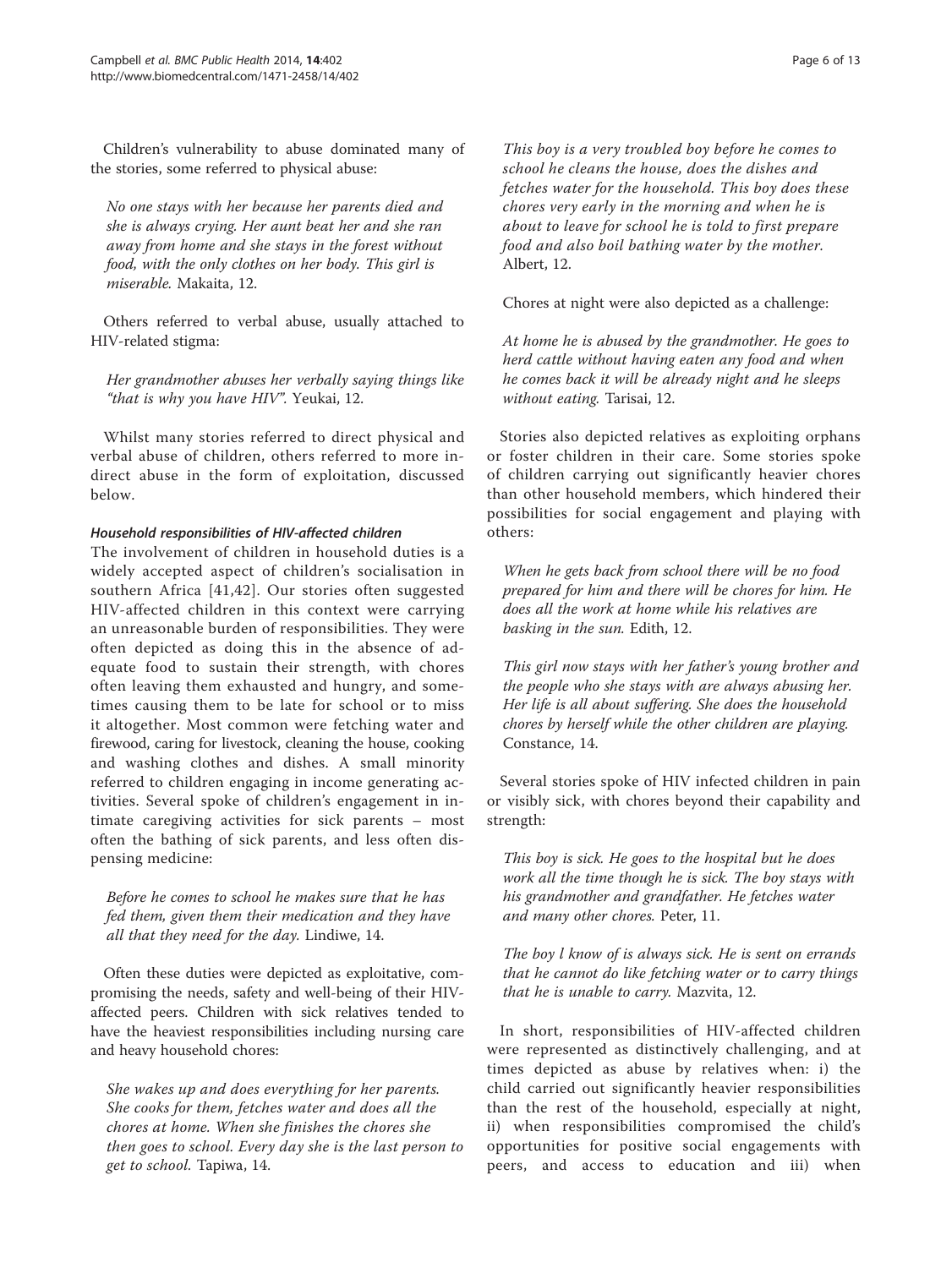responsibilities were carried out by undernourished and sick children.

#### Representations of how these problems manifested in the school context.

#### Impact on school attendance

One of the most common observations was how affected children's home situations impacted on school attendance, through illness, nursing obligations or inability to pay school fees:

These days she is no longer coming to school due to her illness. Shelter, 12.

At times she comes late to school as she first bathes and clothes her parents. Ralph, 13.

She doesn't go to school because she had no money to send herself to school. Yuekai, 13.

#### Impact of material deprivation on schooling

HIV-affected learners were often depicted as poorer than other children. Their poverty impacted on their physical appearance: visibly poor, dirty, poorly dressed in rags, torn clothes and uniform:

He is given dirty and torn clothes to wear. No one washes the clothes for him so they are always dirty. Mazvita, 12.

Some stories referred to children lacking basic school equipment such as pens, books, and notebooks in the classroom:

She doesn't pay fees for her. There are people who pay fees for her and when she comes to school she doesn't have books. Morgan, 13

More commonly stories spoke of children coming to school without adequate food and water, with one additionally highlighting the negative consequences of taking antiretroviral treatment without adequate food:

…the only thing that pains me about her is that she does not carry food to school even though she takes pills. I know that someone who has HIV should eat healthy food since she will be taking pills. Faith, 12

#### Poor physical health

When talking about children in school settings, references were often made to them showing physical symptoms of severe illness and visiting health clinics during school hours. Some stories referred to children vomiting and

fainting in school, and noted how the physical condition of HIV-affected peers impacted on their daily school lives in comparison to other children, sometimes influencing children's ability to concentrate in class:

At school she would get outside the classroom and we would see her vomiting. Gary, 12.

The boy suffers from HIV and AIDS… When he is at school he won't be concentrating like other children. Florence, 14.

Other spoke of how physical pain, hunger and sleepiness challenged children's ability to walk to school or participate fully in school activities, either due to their HIV infection or lack of adequate care:

At times she would come while she was sick and she would just sit. At school she would face a lot of difficulties, she would at times faint with hunger or she wouldn't have a pen… She was always saying that she was feeling cold. John, 12.

This boy takes care of sick people at his home. Their home is dirty because they do not have time to clean the home. He faces difficulties at school He walks slowly when he is going to school because he will be in pain. Cynthia, 12.

#### Poor emotional health

HIV-affected children were frequently depicted as emotionally distressed, crying in the playground, brooding over worries about their home situations and living in fear of finding their parents dead at home in the evening:

When we are going to school if you talk about parents he will start crying but if you talk about other things he will respond. Para, 13.

The aunt died from AIDS and when he thinks about it he starts crying. At the moment he is troubled by it. On the day that the aunt died he cried. If you start talking about it he still cries. Kundai, 13.

Most narratives concerning emotional distress were linked directly to some aspect of the child's pre- dicament:

Her illness makes her miserable. Patience, 13.

This boy is always crying because of his sick parents. Cecilia, 12.

She is constantly stressed due to the fact that she is an orphan. Judith, 12.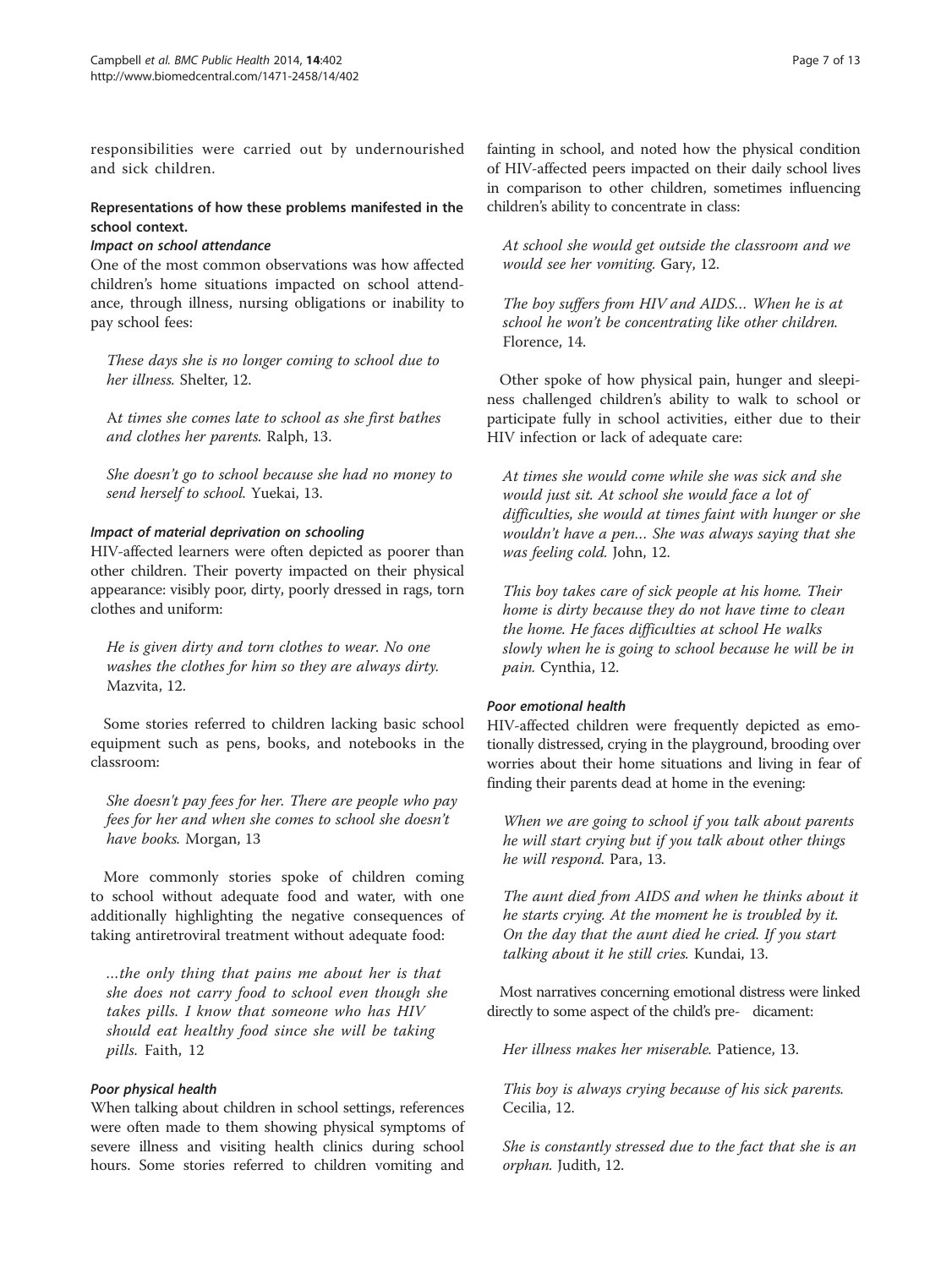He is always crying as he is abused by the people he stays with, Taremekedzwa. 10.

Furthermore, children frequently commented on the impacts of emotional distress on the behaviour of HIVaffected peers:

He goes to school but he doesn't do anything. He doesn't even read he just sleeps because he will be unhappy. Joseph, 12.

At school she was so lonely and no one got near her saying if your parents have HIV you have it too. Sometimes she spends most of her time in tears, George, 12.

#### The impact of schools on children's coping Representations of negative impacts of schools on children's coping

Whilst the aims of our study were to explore the role of schools in supporting children, some stories suggested schools sometimes served as a negative space for HIV-affected children. References to bullying (including stigma-related bullying) were frequent:

She provided care for her parents alone and other children used to laugh at her about her parents' illness… When she was at school other children laughed at her and were bullying her all the time… She used to go to school without shoes. Other children looked down upon her.' Elisabeth, 12.

When people knew the problem they started laughing at her. At school she was so lonely and no one got near her saying if your parents have HIV you have it too. Sometimes she spends most of her time in tears. George, 12.

John can no longer play with other children because they say he suffers from HIV. Dancan, 12.

Despite frequent references to bullying and social exclusion, nearly as many stories expressed sympathy for HIV-affected peers

I feel sorry for Maria because the other girls don't want to play with her because they say that she has HIV. James, 12.

You will see the child crying and you feel pity. Rudo, 12.

#### Schools as useful bridges between children and outside sources of support

A few participants referred to links between schools and external sources of support for their HIV-affected peers.

Most referred to children receiving support from local CBOs and NGOs who assisted with payment of school fees. A handful of references were made to schools facilitating children's access to health services:

At school an organization called XX (a local CBO) helps to pay his school fees. Mercy, 11.

The school head said she would take the girl to the hospital every month to get the pills she needed. Patience, 13.

Provision of material and emotional support by teachers Some stories referred to teacher initiatives to support children. Most frequent reference was made to teachers providing help with school related expenses such as books, pens and uniforms:

The teachers are the ones who gave her [money] so that she would go to school like what the others are doing, Anengoni, 15.

Reference was also made to teachers helping with food, water and clothing:

At school the school head was sympathetic to her and started giving her food and clothing, Elisabeth, 12.

One reference was made to a headmaster helping a sick child with her household duties by helping her fetch water for her household.

The school head assists her by carrying her in his car. He goes every morning to fetch her in his car. Her parents do not work they stay at home. The headmaster pays school fees for her. When it is time to eat she eats at the teacher's house. If she does not have a pen she is given by the teacher, Bastirai, 13.

And in another story, the head master recognised the poor physical condition of the child, referring her to hospital and assisting with food:

The school head once talked to her and she said she always faints when she is walking and she vomits when she is in class. The school head told her that she will be given food at school, and took her to the hospital. Patience, 13.

Only very few stories referred to situations where a teacher had responded to the emotional needs of the children:

Sometimes teachers take him when he is crying. Para, 13.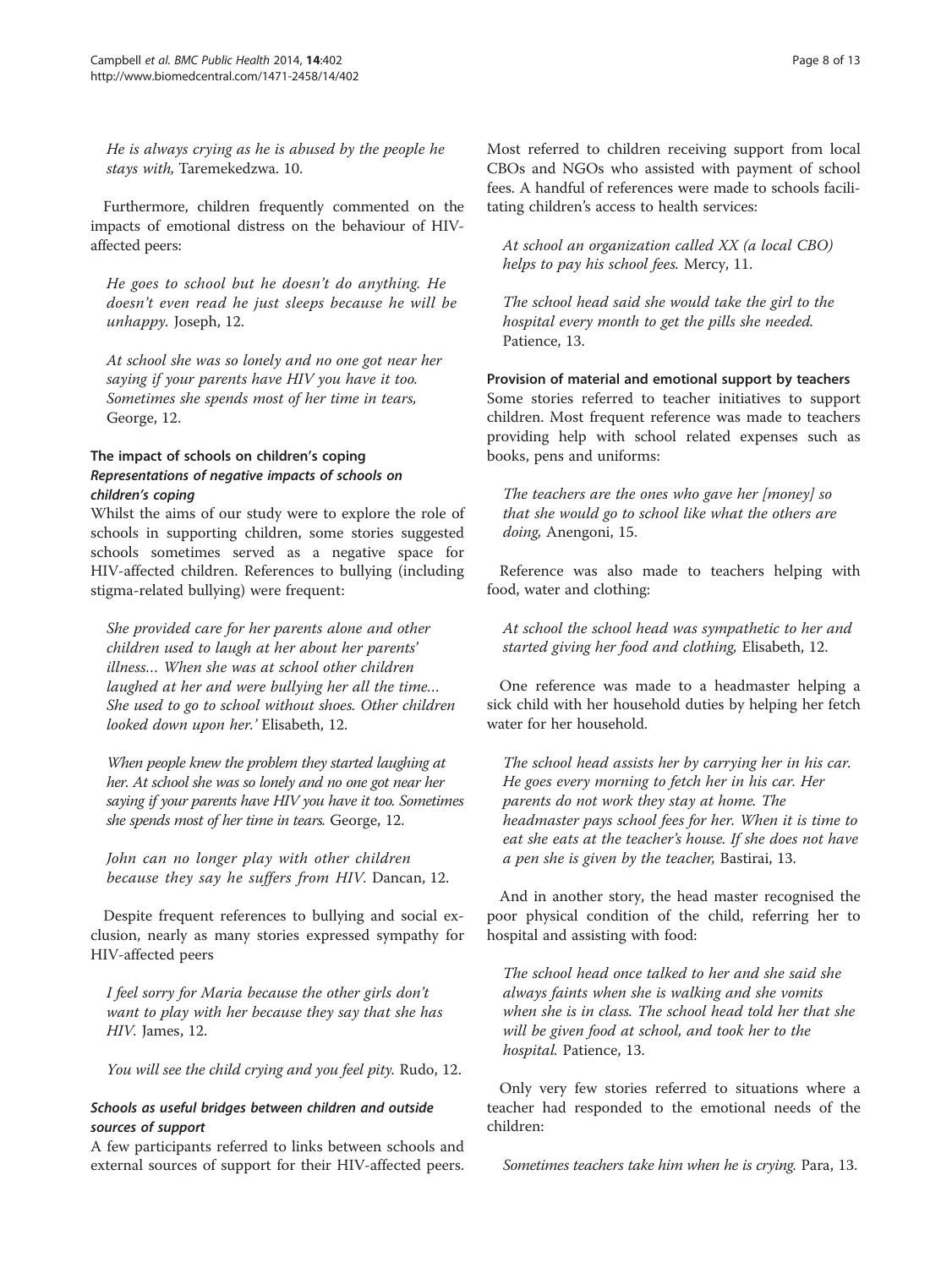Another story referred to teachers offering guidance and advice to a child:

At school teachers help her to follow rules and be on time and other things. She faces so many challenges so much that even the teachers sympathize with her. Holley, 13.

Finally, a few stories recognised the potential for teachers to respond to HIV-related bullying:

The teachers noticed that she wasn't concentrating and then they told her to stay at the school and that if anyone was to speak badly to her they would be called to the office or given a punishment. Olivia is now living happily because no one laughs at her and this makes me happy. Yundai, 12.

Provision of material and emotional support by peers Some stories referred to children sharing food and school materials with HIV-affected peers:

When he is at school other school children help him. He does not eat anything before coming to school so other school children give him food, Victoria. 14.

Other stories referred to learners helping HIV-affected peers with heavy household duties:

She is told to go and fetch water at night. If we see her we give her the water because it will be too dark. We once went to stop her from being beaten by her aunt because she came home late looking for cattle, Chipo, 12.

A few stories referred to peers providing comfort and support through play and interaction:

Tapiwa was always crying when he came to school and we would comfort him and he would stop crying. We would play different games with him. Andy, 14.

In a few stories, participants described situations where children had served as advocates for their HIV-affected peers:

At school other children used to laugh at her because her parents had died of HIV. We discussed this issue with the teachers and told them about this story so now the teachers are helping such children by giving them pens. These children are no longer unhappy because all those who used to laugh at the children are now being beaten. Jean, 13.

Her friends are the ones who reported the issue to the school head. They talked to the girl and told her that if she had told them earlier she would have got early treatment before the illness was serious. Yekai, 11.

Whilst references to schools as sources of support were relatively few and far between across the data set, there were a few stories that referred to both teachers and peers helping HIV-affected children in various ways.

#### School as distraction from life tragedies

Several participants depicted learning as a source of distraction and represented the school environment as providing opportunities for HIV-affected peers to be happy, play freely and forget about their problems.

What makes him happy when he is at school is when he plays with the others and tells them about the challenges that he face. He forgets his problems because he will be playing with the others. Michael, 12.

When he comes to school he is happy because it makes him forget that his parents are dead all he will be thinking of is to learn. Paul, 12.

A few narratives made a clear distinction that associated home with negative emotions and school with positive emotions:

This boy has many difficulties so when he is at school he will be happy but when he gets home he becomes sad. Victoria, 14.

#### School attendance providing opportunities for construction of positive identities by HIV-affected children

Whereas most stories emphasised vulnerability and weakness in the face of the severity of their life challenges, some included positive moral evaluations of HIV-affected peers. These emphasised their strength of character and moral purpose with adjectives such intelligent, talented, responsible, obedient, hard working and good in school. Whilst the following story represents the child as emotionally troubled and materially deprived, she is not simply depicted as a victim, with the story-teller emphasising her positive traits.

She comes to school without food always so her friends give her food. Her clothes are torn. Sometimes she won't be writing and if you ask her why she will say she does not have a pen. She cries a lot. But she is intelligent is always at the top of the class. Many teachers like her. Lavenda, 11.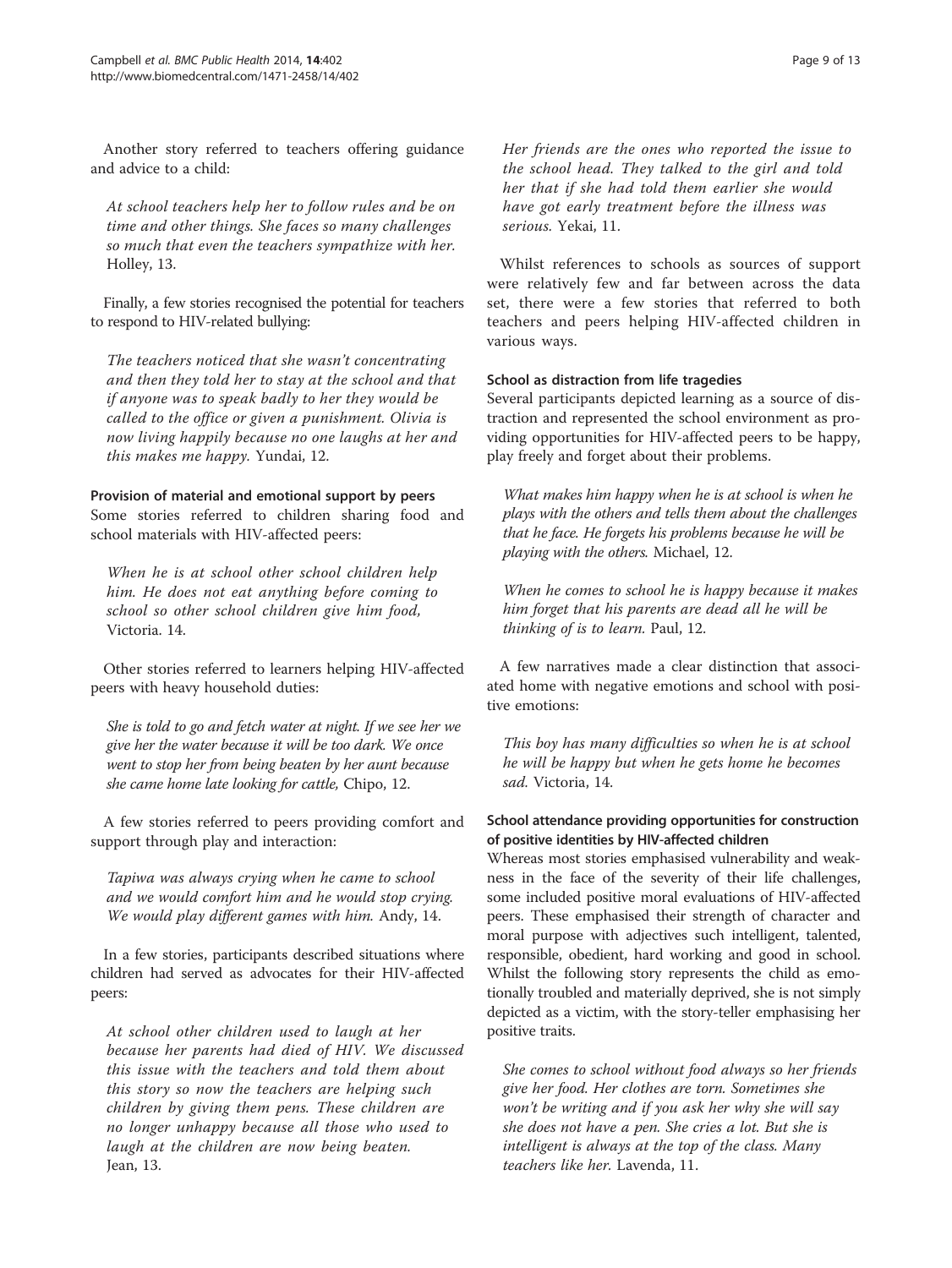Another participant spoke of how successful school performance had a positive impact on the emotional well-being of the child in his story:

When he comes to school he is happy because he is good in school. Tonderai, 10.

Most positive descriptions were associated with school performance, but a handful referred to other skills and accomplishments such as sporting prowess or agricultural skills:

Tifus was especially good in soccer and no one would play better than him. Andy,14.

This boy is good in farming maize and vegetables. He produces maize to sell so that he can buy food. Gabriel, 12.

#### Discussion

How do children in Sub-Saharan Africa understand how HIV/AIDS impacts on themselves and their peers? How do they view the school-related resources available to them for coping, often in the absence of significant support from adult carers? As stated above, much previous research has looked at the interaction of schools with external NGOs and interventions seeking to support HIV-affected children. With the retreat of development funding, however, policy makers are increasingly looking at what can be done by schools in the absence of outside support and intervention. What do our findings highlight about sources of already existing indigenous 'best practice' to build on in this regard?

Our findings have shown how children's stories gave often quite harrowing accounts of their HIV-affected peers in daily battle with often physical, emotional and social challenges. We turn briefly to our counts of the frequency of themes across the 128 stories (see Table [1](#page-4-0)) as a way of pulling together our findings, with a particular interest in emphasising (i) the heavy overall emphasis of children's stories on the emotional impacts of HIV on affected children, and the limited support provided by school-based relationships and networks in coping with these, and (ii) the way in which fear and stigma seemed to limit supportive peer responses to HIV-affected children, despite a strong degree of peer recognition of their suffering and a degree of implicit or explicit peer respect for their efforts to cope with adversity.

Our first global theme categorised children's representations of the life situations of HIV-affected children. Across the corpus of stories, heaviest emphasis was put on their engagement in household chores to a degree regarded by their peers as unreasonable and as excessive (a theme in 30% of the stories), and to an extent which was said to compromise their well-being (27%). Reference was also made to their 'social neglect' understood as experience of isolation and abuse in households and being made to feel they were a burden (20%).

Our second global theme categorised representations of how children's life problems impacted on their experiences at school. Here emphasis was most frequently placed on their emotional distress (30% of stories depicting children as sad or crying) and their physical ill-health represented by symptoms such as pain, exhaustion, vomiting and fainting (18%). There was also reference to social impacts including coming to school without having eaten (20%), arriving late at school (5%), a problem general regarded extremely negatively by teachers in this setting, and lacking essential school equipment, such as uniforms, books and pens (14%).

Our third global theme, documenting children's depictions of the impact of schools on children's coping with these issues, links most directly to our interests in schools as a potential source of health-enabling social capital. Here we remember that participation in social relationships can have negative as well as positive impacts on health and well-being. In the stories, the space children devoted to accounts of challenges facing children in the school setting far exceeded the space devoted to sources of schoolrelated support. Thus, for example, one third of the stories depicted school as a place characterised by the social isolation, bullying and HIV-stigma, reinforcing the sense of how school relationships reinforced their wider experiences of rejection, loneliness and desolation. Nevertheless, even against the background of this unpromising account of the school setting, some children depicted schools as presenting their HIV-affected peers with the possibility of a degree of support from four sources: (i) teachers (a total of 30% of the stories referred to one or more forms of support from a teacher); (ii) peers (a total of 20% of the stories referred to one or more forms of support from a peer); (iii) distraction from their daily suffering (5%); and (iv) a sense of positive identity (15%). Schools also served as a point of access to assistance from NGOs and other agencies (esp those providing school fees) (12%).

Teachers were most often depicted as offering children sources of material support, in the form of books, pens, referrals for fee assistance and food or water (24%) and referrals of children to health clinics (3%). In the face of the frequency of children's references to the emotional suffering of their HIV-affected peers, however, references to teachers comforting distressed children were relatively few (6%). This resonates with our companion study of rural Zimbabwean teacher's accounts of their 'ethic of care' towards HIV-affected children [Campbell C, Andersen L, Exploring the ethic of care among rural Zimbabwean teachers, submitted]. Here, in interviews with teachers,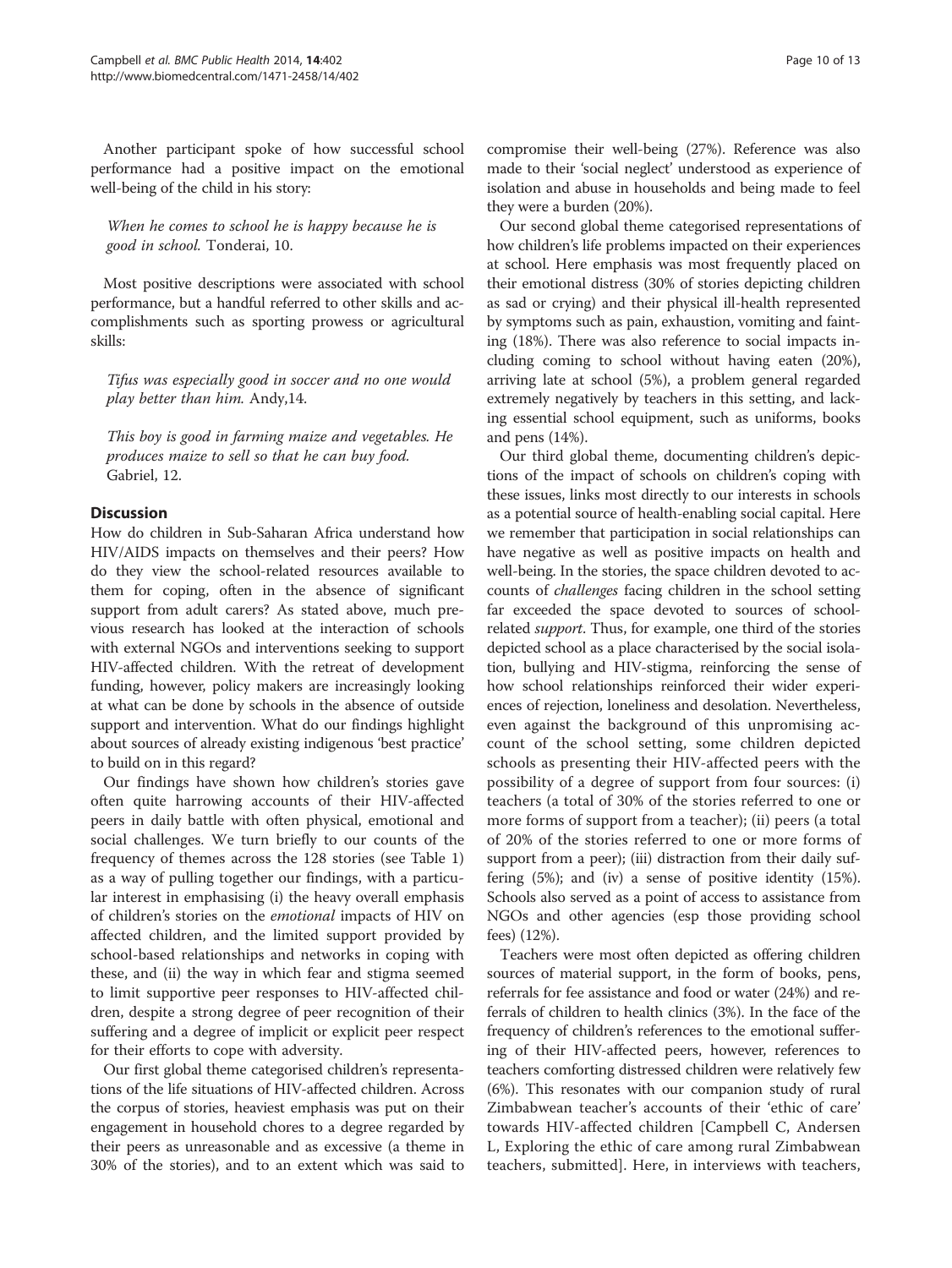despite making frequent references to the potential for teachers to provide such children with emotional support, teachers acknowledged that in practice they seldom responded directly to children's emotional distress, and were more likely to provide support of the material kind. In our children's stories, peers were slightly more likely to offer emotional support in the form of comfort, play and help with home chores (11%) in addition to material support (9%). However this potential emotional support was offset by frequent references to bullying and stigma (30%).

Overall the stories suggest that the types of supportive relationships that were available to children – mainly with teachers and peers – were limited in the face of the enormity of the challenges they were facing. Furthermore their support tended to be of the practical or material sort. Relatively little of the support that was seen to be available from teachers and peers tackled what children depicted as the main problem in their stories: the emotional distress, fear and isolation arising from their life stresses. In this regard our research participants were all very clearly attuned to the emotional suffering of their peers. Nearly every single story contained a reference to at least one type of emotionally distressing experience suffered by the protagonist, be it bullying, exhaustion, fear, abuse by relatives and so on.

In a sense, our child authors gave complex and nuanced insights into the plight of their peers. Whilst acknowledging the extent of their personal tragedies, they were seldom portrayed as complete victims, many stories acknowledged their strengths as well as their vulnerabilities. Furthermore, stories were often overlaid by an intangible and implicit sense of the moral frames of the children, both authors and their protagonists. These were centred around a sense of common respect for and commitment to the value of hard work, an implicit celebration of the value of caring and loyalty to one's parents and family members, the importance of contributing to the reproduction of one's household and its members, the importance of respecting the value of school education and so on. These were also sometimes expressed explicitly, as in the references to HIV-affected children as obedient, intelligent, hard-working and good-hearted (15%) and in stories they spoke of how the fact that they were managing to attend school served as a comfort and distraction from their daily hardships (5%).

#### Conclusion

In summary, we argue that our findings present a less than optimistic picture of the potential for schools to serve as an 'indigenous' source of support for HIV-affected children. The extent to which children regarded schools as a source of sustaining and health-enabling social relationships was ambiguous and contradictory, challenging policy

assumptions that schools are intrinsically well-placed to 'substitute for families' and to support children in responding to the extraordinarily complex and multi-faceted physical, emotional and social challenges. Care needs to be taken in assuming that schools are in some sense 'separate' from surrounding communities in an un-problematized way that positions them as an obvious location of solutions to community problems – with problems located outside of the school - as if school and community could be conceptualised as separate spaces. Of course, schools are the institutional setting that children regularly engage with most regularly, and teachers would seem to be a key support resource in principle. Yet our findings suggest that rather than children regarding schools as a haven for HIVaffected peers from the hardship, isolation, rejection and stigma that faced them in their households and neighbourhoods, the school was in some ways very much a part of these communities and an extension of these negative relationships. Our stories did not give much indication of schools or teachers serving as sources of indigenous and bottom up best practice (what development agencies might call 'citizens doing it for themselves' in tackling problems without much outside help) given the enormity of children's problems and the tremendous constraints teachers are operating under.

It may be the case that with (i) significant external support, resources and training; and (ii) and a promotions and reward system that recognised and rewarded the additional "emotional labour" [\[43\]](#page-13-0) and time commitment involved in offering pastoral care and social protection to very vulnerable children, that schools and teachers could indeed be assisted to make a greater contribution to the challenges of offering care and protection to the children in their classes [Campbell, C, Andersen, L. Exploring the ethic of care among rural Zimbabwean teachers. Submitted.] Presently the development of a wide range of materials and initiatives to develop such support systems for teachers is in process in Zimbabwe and South Africa. These include the recent development of a Diploma for Teachers' Diploma on Care, Support and Protection [\[44](#page-13-0)] and the development of 'Caring Schools' policies in South Africa [\[45-47](#page-13-0)]. Furthermore, all Zimbabwe schools are required to have an AIDS policy [\[48,49](#page-13-0)] although in the current financial and political crisis, many rural schools are battling to carry out their traditional mandate of book learning, let alone more complex new caring functions. As a result, such policies may often only been rolled out in partial ways, or not at all, in some contexts. Teachers in our wider multi-method study reported feeling a complete lack of formal institutional support for the provision of care to HIV-affected learners. There is a need for on-going efforts to ensure that additional capacity and resources are directed at developing and actioning such policies more widely in Zimbabwe, particularly in rural schools.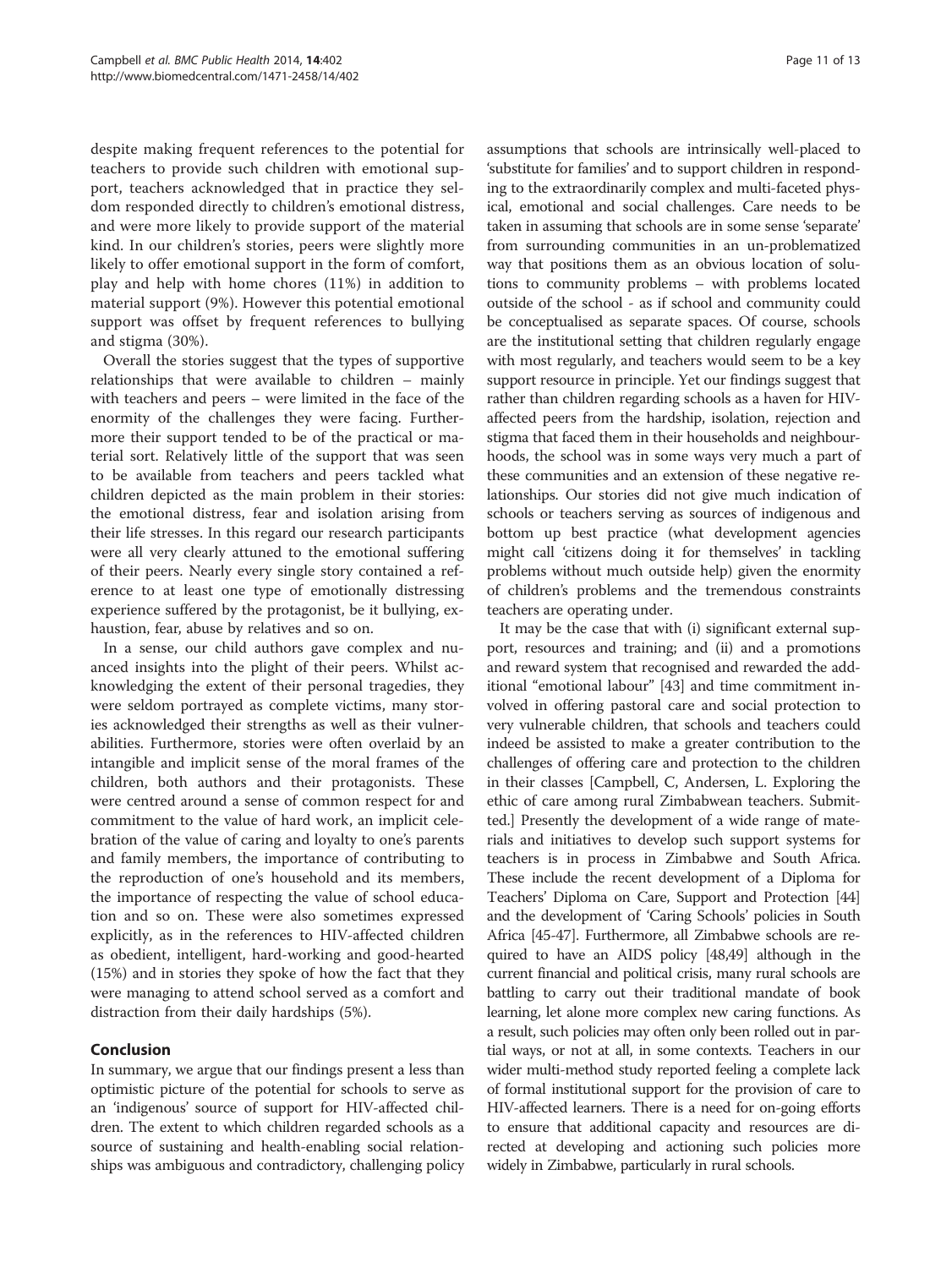<span id="page-12-0"></span>However a large literature on the care and support of vulnerable groups in Northern countries suggests that care is not a quality that can be conjured up by policies and regulations in the absence of parallel efforts to create "emotional environments" that support and enable caring relationships [[43,50](#page-13-0)]. Research with Zimbabwean teachers suggests that they often feel underpaid and demoralised; many of them with HIV themselves or in a state of continual fear at the vulnerability of themselves and family members [\[51,52\]](#page-13-0), in institutional settings where they feel that too little formal recognition is given to the value of nonacademic support for children by school principals whose attention is often fully preoccupied with fulfilling their traditional mandates of book learning.

In relation to our research methodology, namely eliciting children's own views of their HIV-affected peers, some might argue that children are not necessarily consciously aware of the support structures that are put into place for them, and that it may have been the case that more was being done for HIV-affected children by schools than our child authors acknowledged. Others would argue that children's own accounts of their daily lives need to be taken seriously, and caution against a model of children as less qualified to comment on their own experiences than others. We would cautiously side with the latter position on this debate, particularly given that these children's accounts were consistent with accounts given in interviews and focus groups with teachers and community members in other sub-investigations in our larger study as well as more general studies of the general difficulties faced by HIV-affected children in Zimbabwe [7] and accounts of the more general challenges that the Zimbabwean economic and political situation has placed on the teaching profession [\[34\]](#page-13-0). Furthermore, in response to those who argue that children in our study may have been located in an atypically unhelpful school, extensive  $M + E$  and survey data (associated with our wider study) placed our case study school as relatively successful in ensuring the attendance and health of its HIV-affected pupils compared to other schools in the region, so the study school for this particular paper cannot be regarded as an unduly negative case [Pufall E, Gregson S, Eaton J, The contribution of schools to supporting the wellbeing of children affected by HIV in eastern Zimbabwe, submitted].

In conclusion, drawing on children's own accounts of their peers' experiences, in a framework which respects the ability of children to give valuable accounts of their social worlds, our paper suggests that the situation of many HIV-affected children in Zimbabwe continues to be extremely negative. The policy assumption that teachers and schools can be regarded as an already existing indigenous resource capable of filling the gap left by absent or chronically ill parents or relatives in the absence of a very significant increase in outside training, support and additional resources (from e.g. public sector, or international donors), may be an extremely over-optimistic one. Assumptions that schools have the potential to carry this role should not be allowed to serve as a smokescreen for the extent of children's suffering, or the lack of support available to them in some settings.

#### Competing interests

The authors declare that they have no competing interests.

#### Authors' contributions

The overall study was designed by CC and MS. CC wrote the manuscript, incorporating a data analysis section that was drafted by LA. Each author made a significant contribution to the intellectual content of the paper, through regular meetings (i) to plan and execute the data collection, (ii) to discuss interpretation of data; and (iii) through on-going discussions of the intellectual content and conclusions of the paper. All authors read and approved the final manuscript.

#### Acknowledgements

This research was funded by grants from ESRC-DFID and The Wellcome Trust. Warm thanks to the schools and children who participated in the study.

#### Author details

<sup>1</sup>Department of Social Psychology, The London School of Economics and Political Science, Houghton Street, London WC2A 2AE, UK. <sup>2</sup>Department of Public Health, University of Copenhagen, Copenhagen, Denmark. <sup>3</sup>Biomedical Research and Training Institute, Harare, Zimbabwe. <sup>4</sup>Department of Infectious Disease Epidemiology, Imperial College School of Public Health, London, UK.<sup>5</sup>School of Applied Human Sciences, University of KwaZulu Natal, Durban, South Africa.

#### Received: 4 November 2013 Accepted: 8 April 2014 Published: 26 April 2014

#### References

- 1. UNICEF, Child Friendly Schools. In [http://www.unicef.org/education/](http://www.unicef.org/education/index_focus_schools.html) [index\\_focus\\_schools.html](http://www.unicef.org/education/index_focus_schools.html).
- 2. UNESCO, HIV & AIDS and Supportive Learning Environments. In <http://unesdoc.unesco.org/images/0014/001461/146122e.pdf>.
- 3. Ansell N: Substituting for Families? Schools and Social Reproduction in
- AIDS-affected Lesotho. Antipode 2008, 40(5):802–824. 4. UNAIDS. In [http://www.unaids.org/en/dataanalysis/datatools/aidsinfo/.](http://www.unaids.org/en/dataanalysis/datatools/aidsinfo/)
- 5. UNICEF: The State of the World's Children 2012: Children in an Urban World. New York: UNICEF; 2012.
- 6. Global AIDS response progress report 2012, Zimbabwe Country report. In [http://www.unaids.org/en/dataanalysis/knowyourresponse/](http://www.unaids.org/en/dataanalysis/knowyourresponse/countryprogressreports/2012countries/ce_ZW_Narrative_Report.pdf)
- [countryprogressreports/2012countries/ce\\_ZW\\_Narrative\\_Report.pdf.](http://www.unaids.org/en/dataanalysis/knowyourresponse/countryprogressreports/2012countries/ce_ZW_Narrative_Report.pdf) 7. Parsons R: Growing up with HIV in Zimbabwe: one day this will all be over. Suffolk: James Currey; 2012.
- Van Blerk L, Ansell N: Alloparenting in the context of AIDS in southern Africa: complex strategies for care. In Substitute Parents: Biological and Social Perspectives on Alloparenting Across Human Societies. Edited by Bentley G, Mace R. Oxford: Berghahn Books; 2009:241–265.
- 9. Nyamukapa CA, Foster G, Gregson S: Orphans' household circumstances and access to education in a maturing HIV epidemic in Zimbabwe. J Soc Dev Afr 2003, 18:7–32.
- 10. World Health Organisation Definition of Health. In [http://www.who.int/](http://www.who.int/about/definition/en/print.html) [about/definition/en/print.html.](http://www.who.int/about/definition/en/print.html)
- 11. Ansell N: Children, Youth and Development. London: Routledge; 2005.
- 12. Kleinman A: Patients and healers in the context of culture: An exploration of the borderland between anthropology, medicine, and psychiatry. Los Angeles: University of California Press; 1980.
- 13. Campbell C, Skovdal M, Mupambireyi Z, Gregson S: Exploring children's stigmatisation of AIDS-affected children in Zimbabwe through drawings and stories. Soc Sci Med 2010, 71:975–985.
- 14. Riessman C: Narrative analysis. London: Sage; 1993.